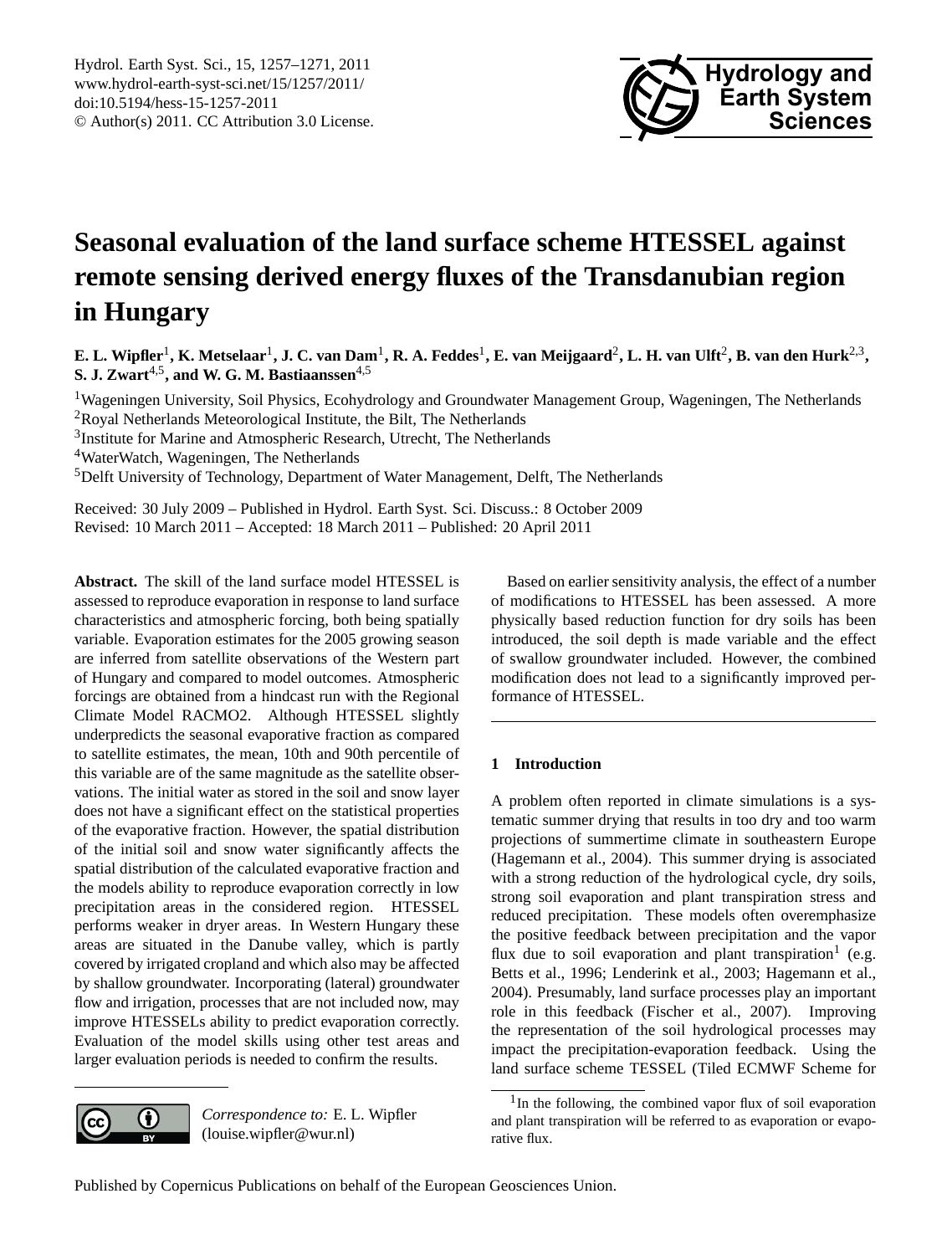Surface Exchange over Land; Van den Hurk et al., 2000), Lenderink et al. (2003) pragmatically solved the tendency of a summer continental dry bias in their Regional Climate Model (RCM) by increasing the soil reservoir depth of TESSEL and applying a non-linear dependency of canopy resistance on available soil water. It is unclear how realistic these modifications are, and whether their application is still valid when extrapolating to changing climate conditions.

A new version of TESSEL has been developed (Hydrology-TESSEL; Balsamo et al., 2009), that appears to improve the skill of the ECMWF Integrated Forecast System to forecast the 2003 European heatwave (Weisheimer et al., 2011). A thorough test with station data and area integrated atmospheric moisture budgets (i.e. runoff data and atmospheric water balance data by Hirschi et al., 2006, and Seneviratne et al., 2004) confirmed the general improvement of HTESSEL over its predecessor (Balsamo et al., 2009). To assess the behavior of a land surface model like HTESSEL in the hydrological feedback cycle, however, a systematic evaluation of land surface evaporation at a regional scale is deemed necessary. Such an evaluation has been severely hampered by a lack of reliable and spatially explicit surface evaporation data.

To evaluate the spatial variability of seasonal mean surface evaporation from HTESSEL in a central European continental area in the Danube basin, the present study applies a spatial evaporation estimate for the 2005 growing season being derived from satellite observations. This area appears to be particularly prone to pronounced summer drying (Lenderink et al., 2003). The evaporation estimate and additional energy fluxes are derived from satellite images by using the widelyapplied, tested and validated SEBAL algorithm (Surface Energy Balance Algorithms for Land Maps) as developed by Bastiaanssen et al. (1998).

The primary objective is to assess the model skill in reproducing the spatial distribution of surface evaporation in response to a spatial distribution in precipitation forcing and a spatially heterogeneous land surface characteristics. The secondary goal is to assess the effect of a number of HTESSEL model updates. Planned simulations with the land surface scheme implemented in a full 3-D regional atmospheric model will address the model's ability to reproduce the land-atmosphere feedback in this area, which is necessary for long-term weather and climate projection.

## **2 The land surface scheme HTESSEL**

In the land surface scheme HTESSEL (ECMWF, 2007; Balsamo et al., 2009) for each grid cell of the atmospheric model the land surface is represented by 6 tiles over land (bare ground, low and high vegetation, intercepted water, shaded and exposed snow). For each tile separately the energy balance is calculated:

$$
(1 - \alpha_i)R_s^{\downarrow} + R_l^{\downarrow} - R_l^{\uparrow} - G_i = H_i + \lambda E_i, \tag{1}
$$

where  $R_s$  and  $R_l$  (W m<sup>-2</sup>) are the flux densities of short wave and long wave radiation, respectively, with the arrows refer to incoming ( $\downarrow$ ) and outgoing ( $\uparrow$ ) flux densities,  $\alpha_i$  is albedo,  $H_i$ ,  $\lambda E_i$  and  $G_i$  (W m<sup>-2</sup>) denote the sensible, latent and soil heat flux density of tile i, respectively,  $\lambda$  (J kg<sup>-1</sup>) the specific latent heat of vaporization and E (kg m<sup>-2</sup> s<sup>-1</sup>) the mass flux density of evaporation. Total H, G and  $\lambda E$ are calculated as the area weighted average over the tiles. Soil heat is redistributed over a fixed vertical grid of 4 soil layers (extending to 2.89 m depth) using a standard diffusion scheme, allowing for thermal contributions from soil water freezing and melting (Viterbo et al., 1999).

Turbulent heat and water vapor fluxes from each tile are calculated using a resistance analogy, where an aerodynamic and surface resistance accounts for the transfer efficiency of heat or water vapor over a vertical temperature and humidity gradient. The surface resistance  $r_c$  is a function of  $R_s^{\downarrow}$ , leaf area index LAI ( $m<sup>2</sup> m<sup>-2</sup>$ ), average unfrozen soil water content  $\theta$  (m<sup>3</sup> m<sup>-3</sup>), atmospheric water deficit  $D_a$  (Pa), and minimum stomatal resistance  $r_{s,\text{min}}$  (s m<sup>-1</sup>) (Jarvis, 1976):

$$
r_c = \frac{r_{s,\min}}{\text{LAI}} f_1(R_s^{\downarrow}) f_2(\bar{\theta}) f_3(D_a). \tag{2}
$$

In particular, the sensitivity of evaporation to soil water content is relevant to discuss here, as it affects the seasonal evolution of evaporation and soil water content, i.e.:

$$
f_2^{-1} = \frac{\bar{\theta} - \theta_{\rm wp}}{\theta_{\rm fc} - \theta_{\rm wp}},\tag{3}
$$

where  $\theta_{wp}$  and  $\theta_{fc}$  are the soil water contents at permanent wilting point and at field capacity, respectively, and  $\bar{\theta}$  is the root density weighted average water content over all soil layers of the unfrozen soil water. Hence, when  $\theta$  <  $\theta_{\rm fc}$  the resistance increases and becomes infinite at wilting point. Vertical root density distributions have been derived following Zeng et al. (1998) and adapted to a multilayer configuration. Coefficients for  $f_1$  and  $f_3$  are taken from a lookup table, for which an externally prescribed vegetation type forms the entry. Vegetation data are derived from ECOCLIMAP (Masson et al., 2003).

The water balance  $(mm d^{-1})$  at the land surface is described by:

$$
\Delta W + \Delta S = P - E - R \tag{4}
$$

where  $\Delta W$  represents the change in water storage of the soil moisture and interception reservoir,  $\Delta S$  the change in accumulated snowpack, P represents precipitation, E represents evaporation of soil  $(E_{\text{soil}})$ , vegetation  $(E_{\text{veg}})$  and intercepted water  $(E_i)$ , R surface and subsurface runoff (see Fig. 1).

Initially, precipitation is collected in the interception reservoir until it is saturated. Then, excess precipitation is partitioned between surface runoff and infiltration into the soil column. When the imposed water flux exceeds the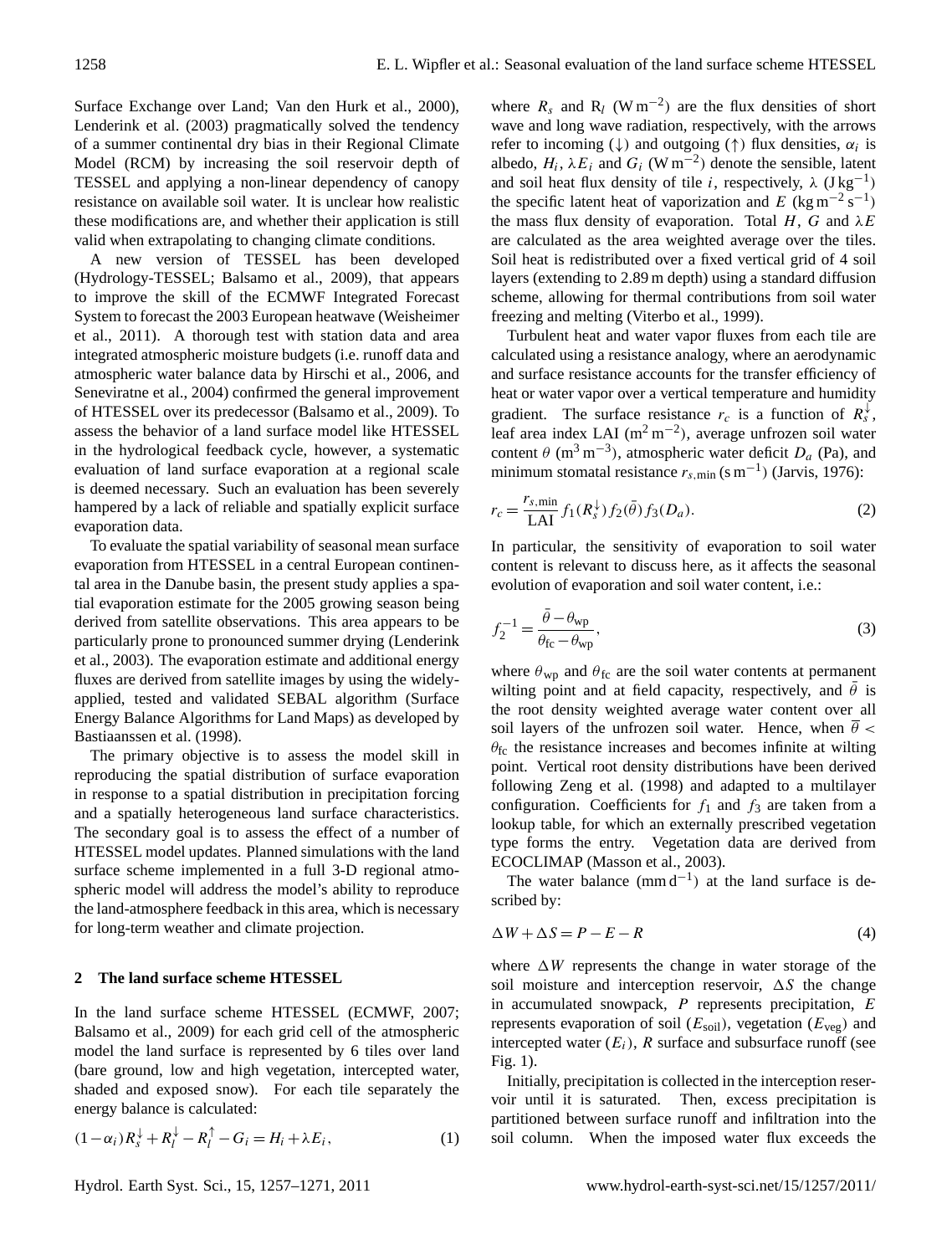

**Fig. 1.** Water balance of the land surface scheme HTESSEL.

while accounting for sub-grid variability related to orography maximum possible soil infiltration rate, excess water is taken as surface runoff as described by the so-called Arno scheme, (Dümenil and Todini, 1992; Van den Hurk et al., 2002).

Soil water flow in HTESSEL is described by the diffusivity form of the Richards' equation using the same four-layer discretisation as for soil temperature (with increasing thickness from the soil surface downwards, i.e. 0.07 m, 0.21 m, 0.72 m and 1.89 m). The dependencies of the soil hydraulic conductivity k (m s<sup>-1</sup>) and soil water diffusivity D (m<sup>2</sup> s<sup>-1</sup>) on  $\theta$  are described by means of the analytical functions of Van Genuchten (1980). Hydraulic coefficients are specific for six soil textures, i.e. coarse, medium, medium-fine, fine, very fine and organic.

HTESSEL does not account for either lateral exchange of soil water between the grid elements and/or irrigation. Excess water leaves the domain as either surface or subsurface runoff. At the bottom of the soil column, free drainage is assumed. Alternative lower boundary conditions are not considered.

## **3 Site and observations**

## **3.1 Transdanubian test region**

The test region covers the Western region of Hungary between approx.  $45.5-48.5°$  N and  $16.0-20.0°$  E being the Transdanubian region. Most of the area is flat and bounded by the Alps in the Southwest and the Tatra in the Northwest. The climate of Hungary can be described as a typical European continental climate with warm, dry summers and fairly cold winters. Average precipitation, P is  $612 \text{ mm yr}^{-1}$ and the average annual temperature at  $2 \text{ m}$  height,  $T_{a2m}$  is about 10 °C. The average summer  $T_{a2m}$  is approximately



**Fig. 2.** Transdanubian test region and percentage of irrigated area obtained from the global map of irrigation areas provided by the FAO's global information system on water and agriculture at a resolution of 5' (Siebert et al., 2007). The black lines represent country boundaries. The light blue line indicates the river Danube. The locations of the meteorological towers Matra and Bugac are indicated with black triangles.

19.6 °C and the average winter  $T_{a2m}$  is 0.4 °C (Szalia et al., 2005). The soils in the area can be classified as acid and nonacid loamy, well-drained soils, salt affected, sodium rich and imperfectly drained soils (Dobris report, Soil map of Europe, 1995). About 2/3 of the land is under cultivation. The remaining vegetation is mainly deciduous forest and mixed forest (Masson et al., 2003). In Fig. 2 the percentage of areas under irrigation is given for the area considered (Siebert et al., 2007), which reveals that along the Danube valley the percentage of irrigated land is up to 50%. The annual amount of irrigated water associated with these figures is unknown, e.g. it depends on the type of crop, irrigation technique, climate and season.

Measurements taken at the two flux-towers from the CarboEuropeIP database (Tuba et al., 2005) being located in Matra and Bugac, were used as ground truth of the satellite observations. The Matra tower is located at  $47°50'30''$  N and  $19°43'33''$  E at 350 m a.s.l. and the tower in Bugac is located at  $46°41'30''$  N and  $19°36'06''$  E at 111 m a.s.l. (see Fig. 2). Both towers are situated in a grassland ecosystem.

## **3.2 Areal precipitation using TRMM**

Area covering space-born precipitation,  $P$ , is provided by the Tropical Rainfall Measuring Mission (TRMM) on a monthly basis at a resolution of 0.25◦ . Comparison of the space-born annual precipitation with the precipitation measured at 35 weather stations in the region shows that TRMM appears to overestimate the station gauge-based measurements in 2005. This occurs especially in low precipitation areas, where differences could be up to 400 mm. Therefore, we corrected the TRMM precipitation using a linear regression relation between satellite and ground observations on an annual basis (see Fig. 3a). As such we combine the spatial structure in the TRMM data with the reliable precipitation volumes of the gauge data. The corrected annual TRMM precipitation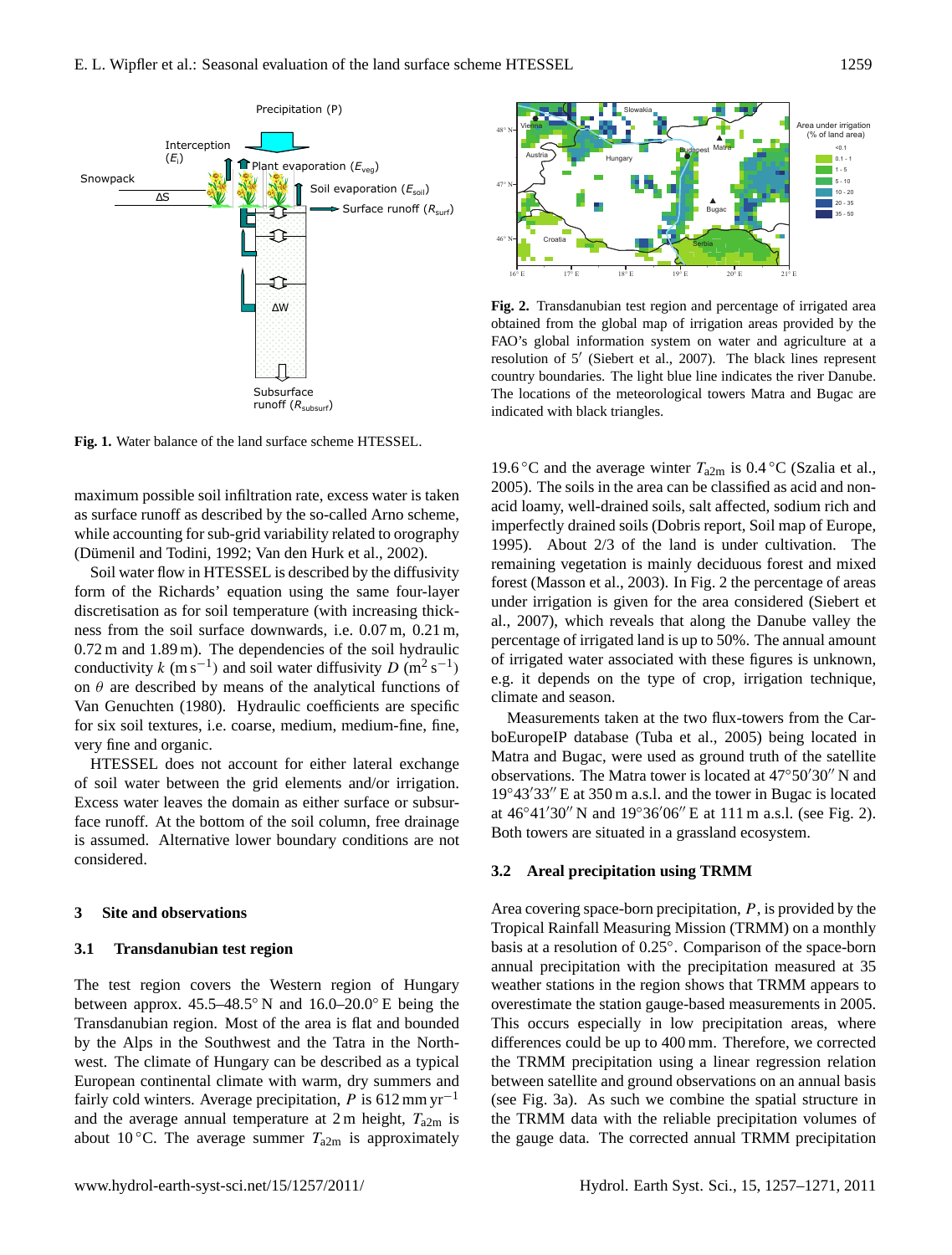

Fig. 3. Annual precipitation P (mm) over 2005 in the test area **(a)** measured at meteostations and the corresponding corrected and uncorrected TRMM observations and **(b)** corrected TRMM observations, being projected at a spatial resolution of 0.25◦ . The standard error of the bias-corrected TRMM product is about 85 mm.

over the test area is given in Fig. 3b. The standard error of the corrected annual TRMM precipitation with respect to the meteostation data is about 85 mm. Annual precipitation over 2005 was on average 652 mm. The highest annual precipitation was measured in the mountainous southwestern and northeastern part of the region (around 900 mm). In the Danube valley including Lake Balaton, the annual precipitation was low, down to 450 mm.

#### **3.3 Energy fluxes from satellite images**

## **3.3.1 SEBAL algorithm**

The Surface Energy Balance Algorithms for Land Maps (SEBAL, Bastiaanssen et al., 1998) is applied to obtain highresolution maps of the actual evapotranspiration. SEBAL is an energy partitioning algorithm that solves the surface energy balance pixel wise from both satellite images and standard meteorological measurements. Standard inputs are firstly satellite derived maps of the Normalised Difference Vegetation Index (NDVI), surface albedo and surface temperature and secondly, measurements of the air temperature

 $T_{\text{a2m}}$  (°C), wind speed u (m s<sup>-1</sup>), relative humidity RH(-) and incoming short wave radiation  $(R^{\downarrow})$  being obtained from meteorological stations.

Updates of the algorithm's first version, as outlined in Bastiaanssen et al. (1998), have been provided by Bastiaanssen (2000) and Bastiaanssen et al. (2005). SEBAL has ever since it's development been tested and validated over a wide range of land surface types under varying climatic conditions. These included natural vegetation and agricultural crops under water-stressed as well as under well-watered conditions. A summary of these validations studies, the methods of validation, and the accuracies that were found, have been provided in Bastiaanssen et al. (2005). They found that on a daily basis the accuracy, i.e. the degree of closeness of the measurement, of the  $ET_{act}$  estimation is around 85% whereas for seasonal or annual  $ET<sub>act</sub>$  estimations an accuracy of approximately 95% may be reached (for an accuracy of 100% the measurement and the true value are equal). A full explanation of SEBAL goes beyond the scope of this paper and reference is made to the previously cited work by Bastiaanssen. Some basic background is provided in the section below.

The latent heat fluxes are computed following Eq. (1). Daily net radiation  $R_{n24}$  (W m<sup>-2</sup>) is computed in SEBAL using satellite measured broadband surface albedo  $\alpha(-)$ , extraterrestrial solar radiation  $R_{s, \text{exo}}^{\downarrow}$  (Wm<sup>-2</sup>) and incoming short wave radiation (ground truth)  $R_s^{\downarrow}$  according to De Bruin and Stricker (2000):

$$
R_{n24} = (1 - \alpha) R_s^{\downarrow} - 110 R_s^{\downarrow} / R_s^{\downarrow}, \text{exo}
$$
 (5)

The soil heat flux density  $G$  (W m<sup>-2</sup>) is computed as a variable fraction of  $R_n$ , taking into account the presence of leaves by means of the Normalized Difference Vegetation Index (NDVI) and the surface temperature (warmer surfaces have higher  $G/R_n$  fractions). The sensible heat flux density H is estimated following the standard Monin-Obukhov theory for turbulent exchange processes and thermal convection. For this pixel wise forcing, air temperature, relative humidity and wind speed are required. Prior to the single pixel computation, extreme values of  $H$  are determined. An extremely wet pixel is identified based on the map of the surface temperature and the NDVI, and for these conditions it is assumed that  $H = 0$ . Similarly, an extremely dry pixel is selected where H is set equal to  $R_n - G$ .

In order to infer weekly estimates of the surface energy fluxes in the year 2005, the SEBAL algorithm has been applied to 19 cloud-free images of the test region from the MOderate Resolution Imaging Spectrometer (MODIS) sensor onboard of the Terra and Aqua satellites. SEBAL requires visible, near-infrared and thermal infrared data. The 19 images were temporally distributed over 2005, where the time interval between 2 subsequent images varied between 2 days and 64 days. The satellites pass daily. The thermal bands, which are dominant in the SEBAL calculations, have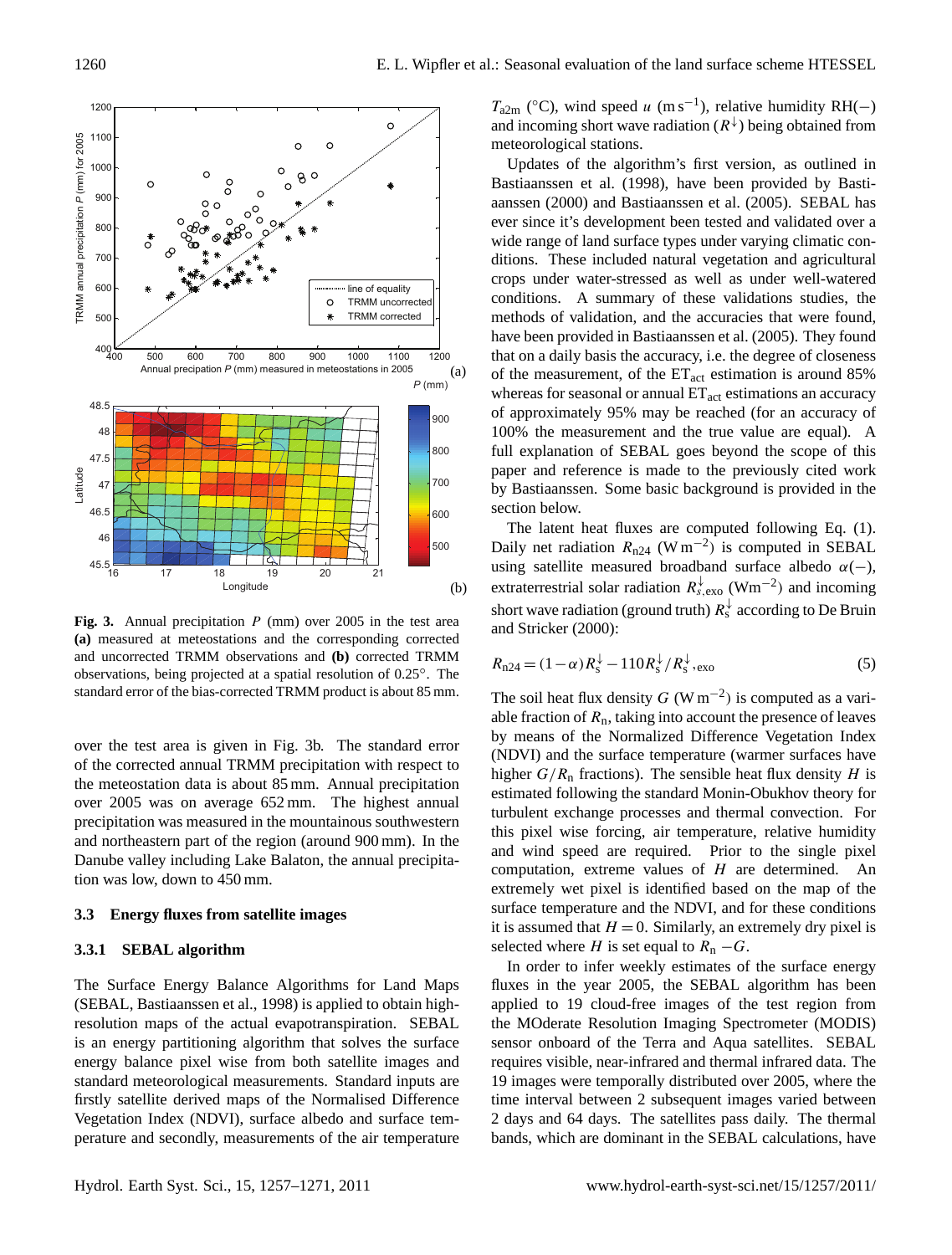

**Fig. 4.** (a) Correlation between groundbased daily  $R_n$  and  $R_n$ -SEBAL. **(b)** Correlation between groundbased corrected E and E-SEBAL. The groundbased energy fluxes have been obtained from the meteorological towers Matra and Bugac, of which the energy balances have been closed proportional to the Bowen ratio. The SEBAL observations have a spatial resolution of 1 km.

a spatial resolution of 1 km. Meteorological data have been taken from 35 stations in Western Hungary and bordering countries and spatially interpolated to 1 km grids by using an interpolation method that includes land use, vegetation density and elevation (Voogt, 2006). Since  $R_s^{\downarrow}$  was not available from the 35 meteorological stations,  $R_s^{\downarrow}$  from the flux-towers at Bugac and Matra is used instead. The measurements from the two towers have been averaged and used as input to the SEBAL calculations, hence ignoring spatial patterns of incoming radiation.

The weekly energy fluxes were obtained by re-applying the SEBAL algorithm on a weekly basis. The weekly average meteorological data were used as input to the model, whereas the bio-physical parameters such as surface albedo, NDVI, emissivity, surface roughness and bulk surface resistance, were estimated at the time of cloud free satellite observations and assumed constant over the week. This method has been tested and validated over a wheat dominated area in Mexico (see Zwart and Bastiaanssen, 2007).

## **3.3.2 Evaluation of SEBAL daily net radiation and evaporation using tower data**

For 19 cloud free observation days, daily averaged  $R_n$  and  $\lambda E$  from SEBAL have been compared with the  $R_n$  and  $\lambda E$ data obtained from the towers Matra and Bugac. At both towers,  $\lambda E$  was measured using eddy-correlation. At both Matra and Bugac, the daily energy balance did not close, i.e. the available energy  $(R_n+G)$  was larger than  $(H+\lambda E)$ . The difference on a sunny day in June could be up to  $50 \,\mathrm{W m}^{-2}$ . This difference is a well-known flaw of the eddy-correlation method (Wilson et al., 2002; Foken et al., 2006). The energy balance has been corrected by increasing H and  $\lambda E$ while keeping the Bowen ratio constant. In the Fig. 4a and b the correlation is given between SEBAL and ground based corrected  $R_n$  and  $\lambda E$ , respectively. For Matra SEBAL overestimates  $R_n$  by 4.8% and for Bugac by 8.4%, which is relatively good considering the difference in spatial scales between the observation methods. The difference between SEBAL and ground based  $\lambda E$  is larger: 3% for Matra and 23.6% for Bugac, which complies with the accuracy of daily SEBAL estimates found in other studies (Bastiaanssen et al., 2005). Comparison of evaporative fraction, i.e.  $\lambda E/R_n$ , resulted in an overestimation 24% and 41% for Matra and Bugac, respectively and a coefficient of determination,  $R^2$ of 0.14 and 0.56, respectively, which is poor for the Matra tower.

## **3.3.3 SEBAL evaporation in the Transdanubian region**

In Fig. 5 the SEBAL seasonally averaged evaporative fraction  $\lambda E/R_n$  is given. Data have been downscaled to the model spatial resolution of 0.25°.  $\lambda E/R_{\text{n}}$  has been derived using the total  $\lambda E$  and  $R_n$  over the growing season, which covers 30 weeks and starts in week 13 (26 March 2005). The spatial pattern of  $\lambda E/R_n$  is similar to the spatial pattern of precipitation shown in Fig. 3b, which suggests that  $\lambda E/R_{\rm n}$ is to a large extent controlled by precipitation. Figure 6 shows the relationship between annual  $P(\text{mm}, \text{ corrected};$ TRMM product) and seasonal  $E$ (mm) for each grid cell. We added the calculated standard error of TRMM P (85 mm) for reference. For low  $P(450 < P < 750$  mm), E monotonically increases with P, suggesting moisture-limited evaporation.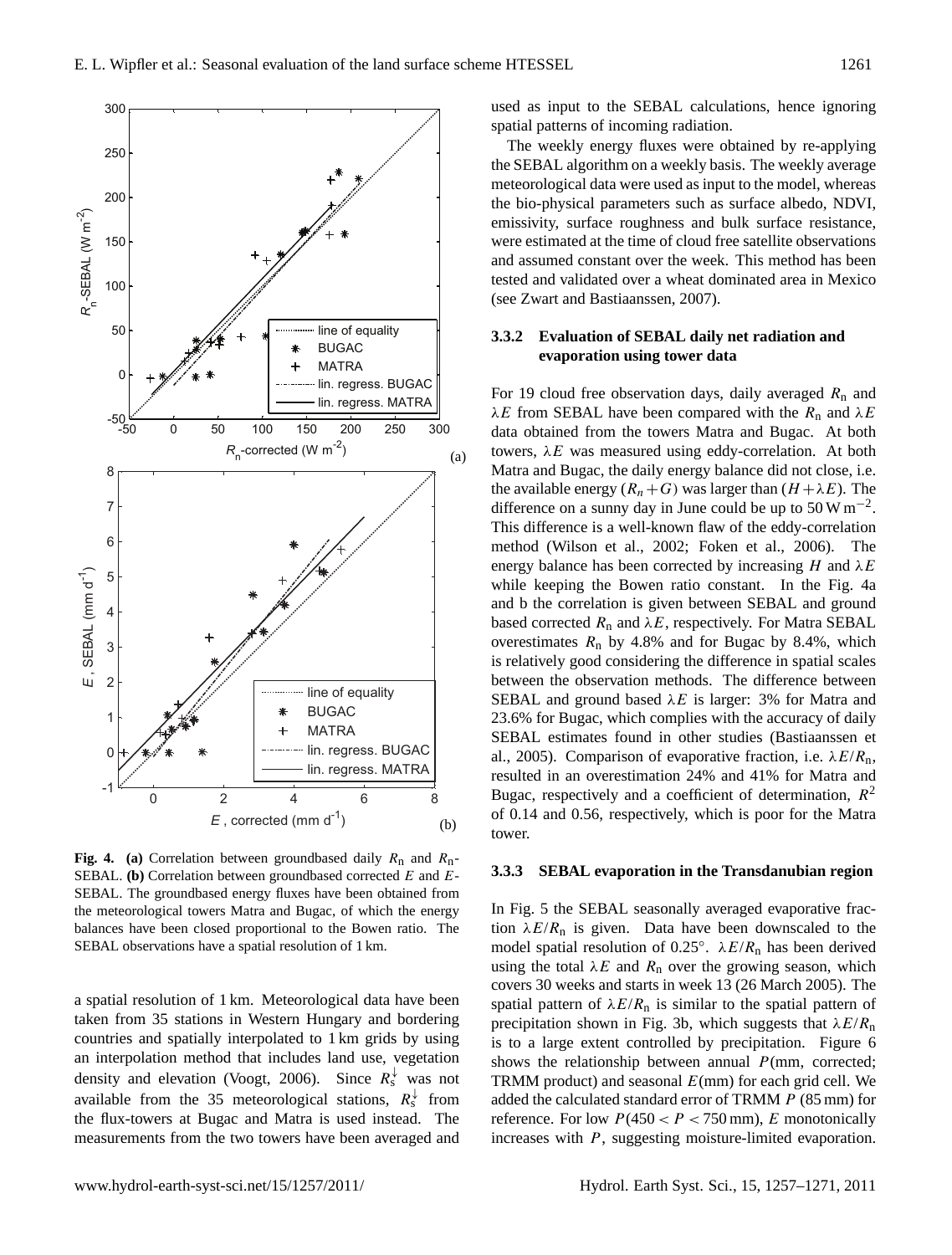

**Fig. 5.** Map of seasonally averaged  $\lambda E/R_n$  for the Transdanubian test region in 2005.  $\lambda E/R$ <sub>n</sub> has been derived from satellite images using SEBAL. The spatial resolution is 0.25°. The season extends over 30 weeks, starting in week 13.

For larger  $P$  ( $>750 \text{ mm}$ ) evaporation ceases to increase, pointing to radiation-controlled evaporation. The grid cells situated above the line:  $E = P$  may need additional recharge to sustain the evaporation rates  $(P - E) < 0$ . To test the statistical significance of the null-hypothesis; that  $P - E < 0$ for the dots above the line  $E = P$ , we calculated the p-value of this null-hypothesis, using an estimated standard deviation of 85 mm. This p-value ranged between 0.52 and 0.87, which is fairly significant.

This phenomenon can also be observed in Fig. 7, which shows a map of the water balance deficit (potential recharge), i.e. the difference between TRMM P and SEBAL E. The red grid cells ( $P - E < 0$ ) are situated along the river Danube, which is known to contain irrigated cropland (see Fig. 2), and could be influenced by shallow groundwater that facilitates capillary rise of water inside the soil column. These areas coincide with low precipitation areas. The blue areas, where  $P - E > 200$  mm, are mainly characterized by mountainous terrain related to lateral (sub-)surface flow as well as lower soil thickness (and therefore reduced water availability and lower  $E$ ).

#### **4 HTESSEL model setup and input data**

## **4.1 Atmospheric forcing**

The test domain has been divided into 170 grid cells at a resolution of 0.25◦ . For this domain, simulations covering the entire year 2005 have been carried out, in which HTESSEL was forced by 3-hourly fields of precipitation  $P$ , radiation  $R_s^{\downarrow}$  and  $R_l^{\downarrow}$  $\mu_l^*$ , temperature  $T_{a2m}$ , humidity q and wind speed at 10 m height u. These fields are taken from a simulation with the Regional Atmospheric Climate Model (RACMO2.1; Van Meijgaard et al., 2008) driven by ECMWF operational analysis. This set-up was preferred above interpolation of ERA-40 data, in order to avoid imbalances in the atmospheric driving



**Fig. 6.** Seasonal SEBAL derived evaporation E (mm) over a 30 week period in 2005 starting at week 13 and ending at week 43 and annual TRMM precipitation  $P$  (mm) over 2005 for each grid cell in the test region. Each point represents a grid cell. The line  $E = P$  is given for reference as well as the dotted lines representing  $E = P \pm$ the standard error of corrected TRMM P.

fields originating from the data assimilation applied in ERA-40 (Uppala et al., 2005). With this set-up the right synoptic variability has been retained as well as atmospheric forcing variables that were in mutual agreement. The operational land surface scheme used in RACMO2.1 was TESSEL (Van den Hurk et al., 2000). The projected average  $T_{a2m}$  over 2005 was 9.5 °C and the average summer  $T_{a2m}$  was 19.8 °C.

RACMO shows systematic differences in comparison to the bias-corrected TRMM precipitation and the radiative fluxes used to drive SEBAL. To allow a meaningful comparison between HTESSEL and SEBAL mean precipitation and radiation from RACMO have been rescaled prior to running HTESSEL following a similar approach as used by Sellers et al. (1996).

The weekly averaged  $R_n$  obtained through SEBAL as well as the in situ observations at Matra and Bugac are found significantly higher than the values calculated by RACMO. In Fig. 8 the weekly averaged daily  $R_n$  is shown for the entire test domain. We adjusted  $R_s^{\downarrow}$  obtained from RACMO for each model cell and 3-hourly timestep, such that the weekly net radiation of SEBAL and RACMO are equal:

$$
R_{s \text{ adj}}^{\downarrow} = \xi_w \cdot R_s^{\downarrow} \tag{6}
$$

where

$$
\xi_w = \frac{\langle R_{n\text{SEBAL}} \rangle_w}{(1 - \alpha) \left\langle R_s^{\downarrow} \right\rangle_w + \left\langle R_{l,n} \right\rangle_w} \tag{7}
$$

and  $\langle R_s^{\downarrow} \rangle$ represents the weekly cell area averaged  $R_s^{\downarrow}$ ,  $(R_{n,\text{SEBAL}})_{w}$  the SEBAL weekly averaged  $R_{n}$  and  $(R_{l,n})_{w}$ the weekly net long wave radiation from the combination of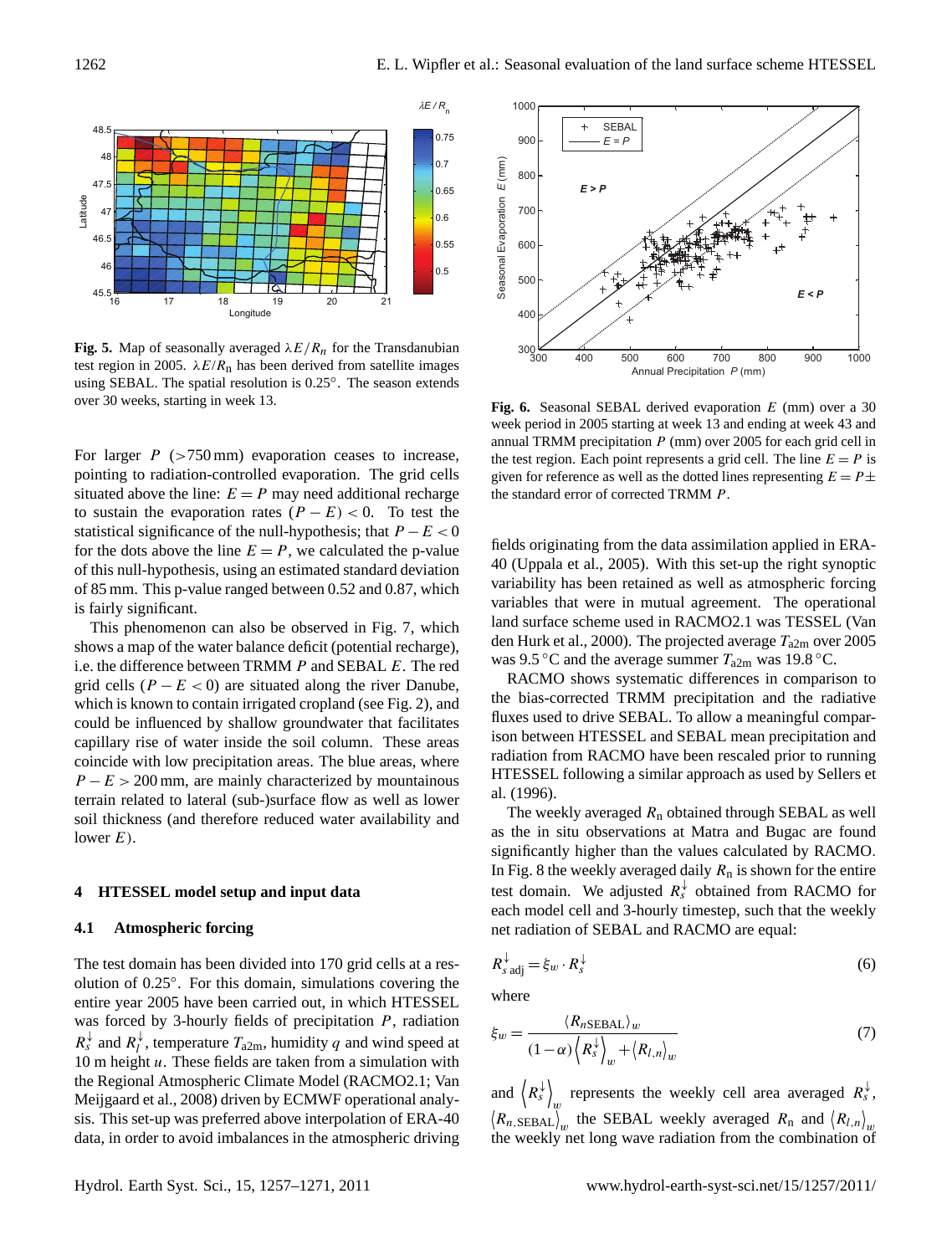

**Fig. 7.** Potential recharge (Annual  $P_{TRMM}$  – Seasonal  $E_{SEBAL}$ ) over 2005 in the Transdanubian region. The areas A and B represent irrigated cropland area and C represents lake Balaton. The spatial resolution is 0.25◦ . The SEBAL evaporation is averaged over 30 weeks starting in week 13.

RACMO downward and HTESSEL upward obtained with a preliminary run. Since,  $R_l^{\uparrow}$  $\frac{1}{l}$  results from solving the energy balance, it is sensitive to  $R_s^{\downarrow}$ . On average  $\xi_w$  is larger than 1, implying the adjustment of  $R_s^{\downarrow}$  to be an increase. This results in an increased  $R_l^{\uparrow}$ and, hence, in a weekly  $R_n$  that is generally lower than the intended  $(R_n, \text{SEBAL})_w$ . The maximum difference is 10%.

To improve the precipitation model input we used the TRMM product (see Sect. 3.2). The monthly bias-corrected TRMM precipitation has been disaggregated using 3-hourly RACMO data in order to obtain a precipitation data series with sub-daily variation, while assuring that the areal mean is in accordance with amounts derived from the gauge-based network. The 3-hourly precipitation,  $P_{\text{corr}}$  is:

$$
P_{\text{corr}} = \chi_m \cdot P,\tag{8}
$$

where  $\chi_m = \frac{\langle P \rangle_{m, \text{TRMM}}}{\langle P \rangle_{m}}$  $\frac{m,\text{TRMM}}{\langle P \rangle_m}$  with  $\langle P \rangle_m$  being the monthly averaged RACMO precipitation (i.e. rainfall and snowfall) and  $\langle P \rangle_{m,TRMM}$  the monthly bias-corrected TRMM precipitation at the nearest data point. On a yearly basis, the scaling factor  $\chi$ <sub>m</sub> ranged between 0.7 and 1.2.

#### **4.2 Soil and vegetation data input of HTESSEL**

Soil hydrologic parameters are taken from the FAO soil map and database at a spatial resolution of 5' (FAO, 1995). Soil textural information of the FAO soil types has been translated to six texture classes: coarse, medium, medium-fine, fine, very fine and organic. For each of the soil texture classes the hydraulic conductivity  $k$  and the Van Genuchten coefficients  $\alpha$ , *n* and *m* are specified (see also Van den Hurk en Viterbo, 2003). For each grid cell the dominant soil type is used. Vegetation parameters are taken from the ECOCLIMAP vegetation map (Masson et al., 2003) at a resolution of  $5'$ and translated to high and low vegetation tiles.



**Fig. 8.** Weekly averaged, daily net radiation  $R_n$  over 2005, as obtained by the SEBAL algorithm and from the HTESSEL/RACMO simulation, respectively, being averaged over the test area. The meteorological forcing and initial conditions were obtained from a one-year RACMO2-hindcast run driven by ECMWF operational analyses.

## **4.3 Initial conditions of HTESSEL soil state variables**

Initial water in the soil system serves as a water reservoir that is available for evaporation in extended periods of low precipitation. Proper estimation of initial soil water and snow contents may have a significant effect on the modeled water balance in the succeeding season. To show this HTESSEL has been run for two sets of initial conditions. These sets contain soil moisture, intercepted water, snow water mass, snow temperature, snow density and soil temperature. Set 1 consists of initial conditions from the hindcast run of RACMO driven by ECMWF operational analysis. Set 2 uses an equilibrium initial state, obtained by cycling the model through the 2005 forcing until equilibrium was reached, i.e. using the convergence criterion of less that 1.25% difference in total soil water volume. In Table 1 mean, maximum and minimum of the initial total soil water storage (mm) and the water equivalent snow thickness (mm) in the grid cells are given for Set 1 and 2. Soil water storage differs greatly between the two sets, implying a large difference in the total annual amount of water that is available for evaporation. Set 2 has considerable higher spatial variability of initial soil water and a thicker overall snow pack than Set 1. The relatively large snow layer for Set 2 is caused by the heavy snowfall at the end of 2005.

## **5 Comparison SEBAL and HTESSEL calculations**

The HTESSEL model skills to reproduce surface evaporation have been evaluated by comparing the HTESSEL evaporative fraction  $\lambda E/R_n$  with SEBAL derived  $\lambda E/R_n$  for initial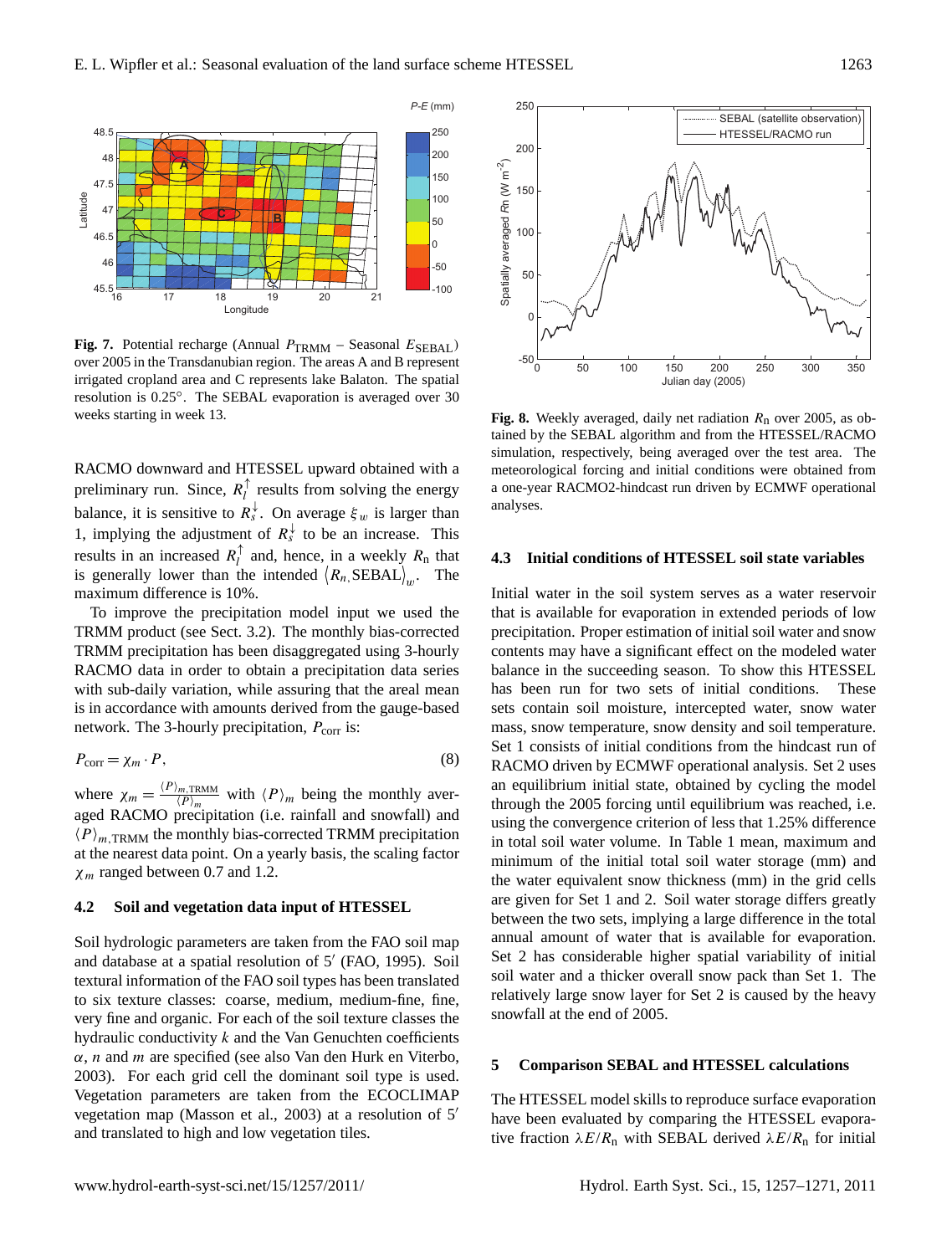**Table 1.** Mean, minimum and maximum model grid values of initial soil water storage (mm) and initial water equivalent snow (mm) within the test region. Set 1 is the initial condition set that originates from the RACMO hindcast run, Set 2 is the equilibrium initial condition state.

|         |       | Initial soil water<br>storage (mm) | Initial water equivalent<br>snow (mm) |       |  |
|---------|-------|------------------------------------|---------------------------------------|-------|--|
|         | Set 1 | Set 2                              | Set 1                                 | Set 2 |  |
| Mean    | 782   | 732                                | 0.2                                   | 20    |  |
| Minimum | 625   | 241                                |                                       |       |  |
| Maximum | 967   | 1150                               |                                       | 51    |  |

condition Sets 1 and 2. The evaporative fractions are averaged over the growing season, starting on the 26 March 2005 and ending 30 weeks later in the same year. In Fig. 9 a flow diagram is given that summarizes the in- and output of SEBAL and HTESSEL for the evaluation.

In Table 2 the mean, variance and the 10th and 90th percentile of the seasonally averaged  $\lambda E/R_{\text{n}}$  are given for SEBAL and HTESSEL Sets 1 and 2. The HTESSEL mean and 90th percentile values of  $\lambda E/R$ <sub>n</sub> correspond very well to SEBAL. The 10th percentile of HTESSEL is lower than SEBAL, which indicates a small offset towards lower  $\lambda E/R_n$ . The RMSE's of the model simulations are approximately 9% of the mean SEBAL  $\lambda E/R$ <sub>n</sub>.

In Fig. 10a and b the difference between SEBAL and HTESSEL seasonally averaged  $\lambda E/R$ <sub>n</sub> is given as percentage of SEBAL  $\lambda E/R_n$  for Set 1 and 2, respectively, for each grid cell. The maximum prediction error, being the difference between SEBAL and HTESSEL relative to SEBAL  $\lambda E/R_{\text{n}}$ is 30%. The figures indicate that initial conditions may have a considerable impact on the spatial distribution of calculated  $λE/R<sub>n</sub>$ 

To eliminate explicit spatial information,  $\lambda E/R_n$  values of SEBAL and HTESSEL have been ranked from low to high and subsequently plotted in Fig. 11. The figure shows that model  $\lambda E/R_n$  is slightly lower than SEBAL  $\lambda E/R_n$  for both Set 1 and Set 2. This is most prominent for low  $\lambda E/R_n$ , in spite of the large difference between the two initial condition sets.

In Fig. 12 the seasonal evaporation inferred from SEBAL and derived from the two model calculations is plotted against the annual bias-corrected TRMM precipitation. Similar to the SEBAL  $\lambda E/R_n$ , the calculated  $\lambda E/R_n$  is precipitation dominated, especially for the initial condition Set 2. The figure further reveals that HTESSELs skill to reproduce evaporation in areas with negative potential recharge appears to be poor for both initial condition sets.

**Table 2.** Mean, 10th and 90th percentile of seasonally averaged  $\lambda E/R$ <sub>n</sub> from SEBAL and HTESSEL for both the initial condition Set 1 and Set 2 using a spatial resolution of 25 km. The RMSE of the HTESSEL model predictions is given in the last row.

|                                                                                | SEBAL        | HTESSEL,<br>Set 1 | HTESSEL,<br>Set 2 |
|--------------------------------------------------------------------------------|--------------|-------------------|-------------------|
| Mean $\lambda E/R_{\rm n}$                                                     | 0.64         | 0.62              | 0.62              |
| 10th percentile $\lambda E/R_{\rm n}$<br>90th percentile $\lambda E/R_{\rm n}$ | 0.56<br>0.71 | 0.53<br>0.70      | 0.54<br>0.71      |
| RMSE $\lambda E/R_n$                                                           |              | 0.06              | 0.055             |

#### **6 Design and evaluation of modifications to HTESSEL**

To provide a rational approach to parameterization changes, Metselaar et al. (2006) analyzed the sensitivity of calculated turbulent surface fluxes to 15 different soil process parameterizations for two climates, i.e. Continental and Atlantic. The detailed and flexible soil-water-atmosphere model SWAP that is generally used for agrohydrological studies (Kroes et al., 2008), has been employed for this analysis. The analysis indicates that especially the treatment of the lower boundary condition (free drainage, irrigation, capillary rise from groundwater) and rooting depth, but also the depth of the soil column, may have a significant effect on the partitioning of radiant energy over latent, sensible and soil heat fluxes. Additionally, Metselaar et al. (2006) showed that transpiration timing strongly responds to a change of the evaporation reduction function, i.e. from a function of volumetric soil moisture content to a function of soil water pressure head. Besides, Metselaar et al. (2006) indicated that a finer mesh of the soil column yields improved convergence.

Given the results of the sensitivity analysis of Metselaar et al. (2006), we incorporated and evaluated a number of modifications to HTESSEL that are discussed below.

## **6.1 The effect of water stress on the canopy resistance**

We changed the function  $f_2$  in Eq. (3) to a (more physically based) water pressure dependent expression as:

$$
f_2^{-1} = \frac{\psi(\overline{\theta}) - \psi_{\rm wp}}{\psi_{\rm fc} - \psi_{\rm wp}},\tag{9}
$$

where  $\psi$  (bar) is the soil matric pressure, defined as the air pressure minus the water pressure. The matric pressure of the permanent wilting point  $(\psi_{\text{wp}})$  and the field capacity  $(\psi_{\text{fc}})$  is −15 bar and −0.1 bar, respectively. For  $\psi < \psi_{\text{fc}}$ ,  $f_2$  decreases from 1 at field capacity to 0 at wilting point. In Fig. 13, the functions  $f_2$  as defined by Eqs. (3) and (9), respectively, have been depicted as a function of  $\psi$ . Especially in the frequently occurring  $\psi$  range between  $-10$ and −0.2 bar the difference in reduction is large.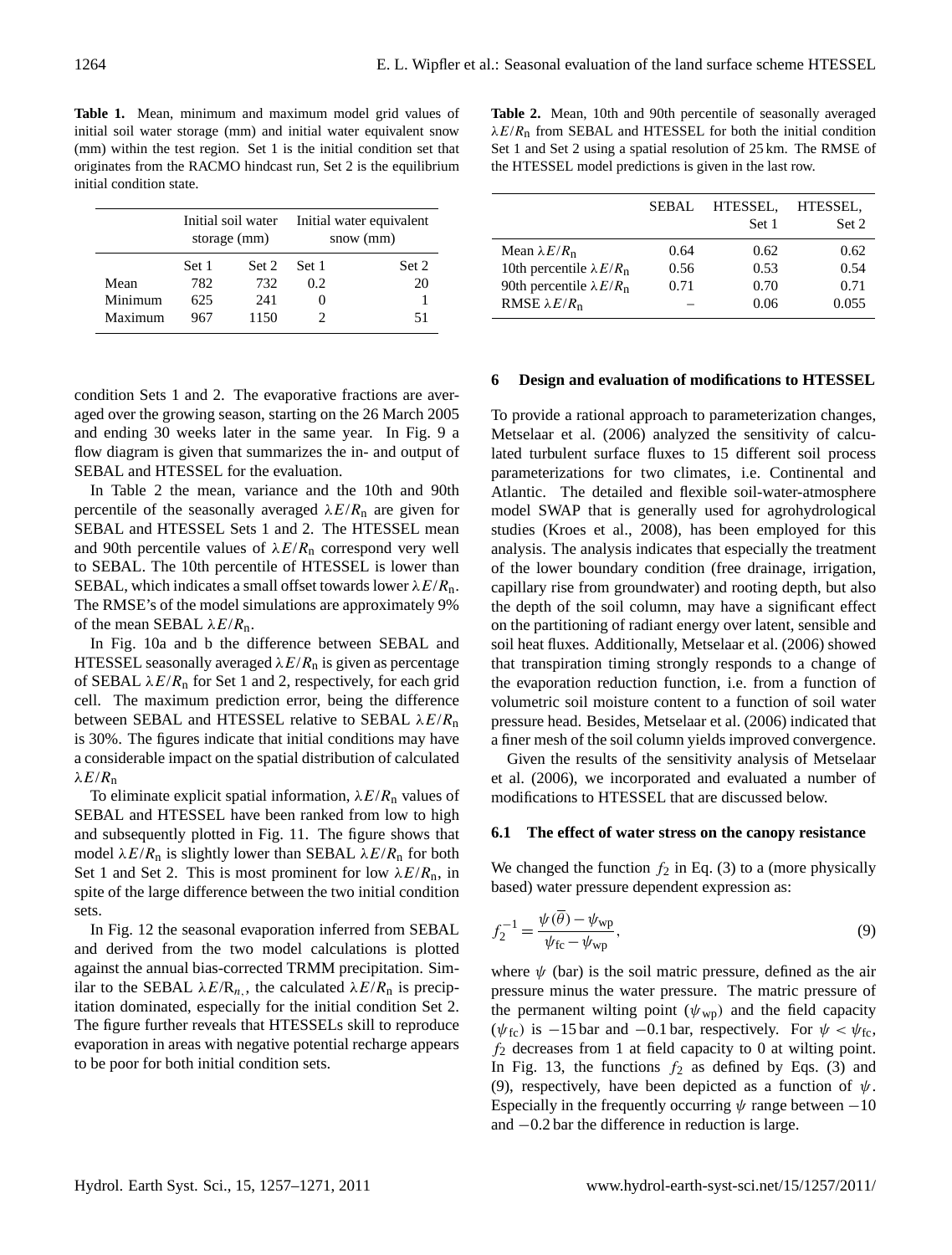

**Fig. 9.** Flow diagram of the in- and output of SEBAL and HTESSEL.

## **6.2 Soil depth classes**

To replace the fixed soil column depth of 2.89 m, spatially variable soil depths were constructed based on the Digital Soil Map of the World and Derived Soil Properties CD-ROM (Version 3.5, FAO, 1995). Given the soil type at the FAO soil map and the soil name, phase and drainage class, taxotransfer rules were used to determine the soil depth classes at the spatial resolution of the FAO map  $(5')$ . These rules have been developed by Van Dam et al. (1994) in the framework of a European Crop Growth Monitoring System. The rationale behind these rules is that the soil depth of interest is on the one hand physically limited by rocky material below the soil column and on the other hand determined by the maximum rooting depth, which might be reduced due to rocks and/or rocky material in the soil. For example, the soil depth of lithosols is only 10 cm, and the soil depth of histosols and arenosols is 60 cm. We distinguished between five soil depth classes: soil depths of 10 cm, 60 cm, 80 cm, 100 cm and  $>100$  cm (i.e. 2.89 m). A map of soil depths in the test region is given in Fig. 14a. 30% of the test region has a soil depth that is shallower than 2.89 m. For this part of the region, the original model input soil depth has to be changed to more physically realistic depths.

## **6.3 Shallow groundwater**

Currently, HTESSEL solves the diffusivity form of the Richards' equation while assuming free drainage at the lower boundary of the soil column. As no upward flow from groundwater is possible in the current HTESSEL model, the effect of shallow groundwater is simply represented by introducing extra storage for soils with shallow groundwater. To this end the van Genuchten retention parameter  $\alpha$  has been changed such that the effective soil moisture at field capacity increased by 10%, i.e.  $\frac{\theta_{\text{fc}}^* - \theta_r}{\theta_{\text{sat}} - \theta_r} = 1.1 \frac{\theta_{\text{fc}}^- \theta_r}{\theta_{\text{sat}} - \theta_r}$  (where \* refers to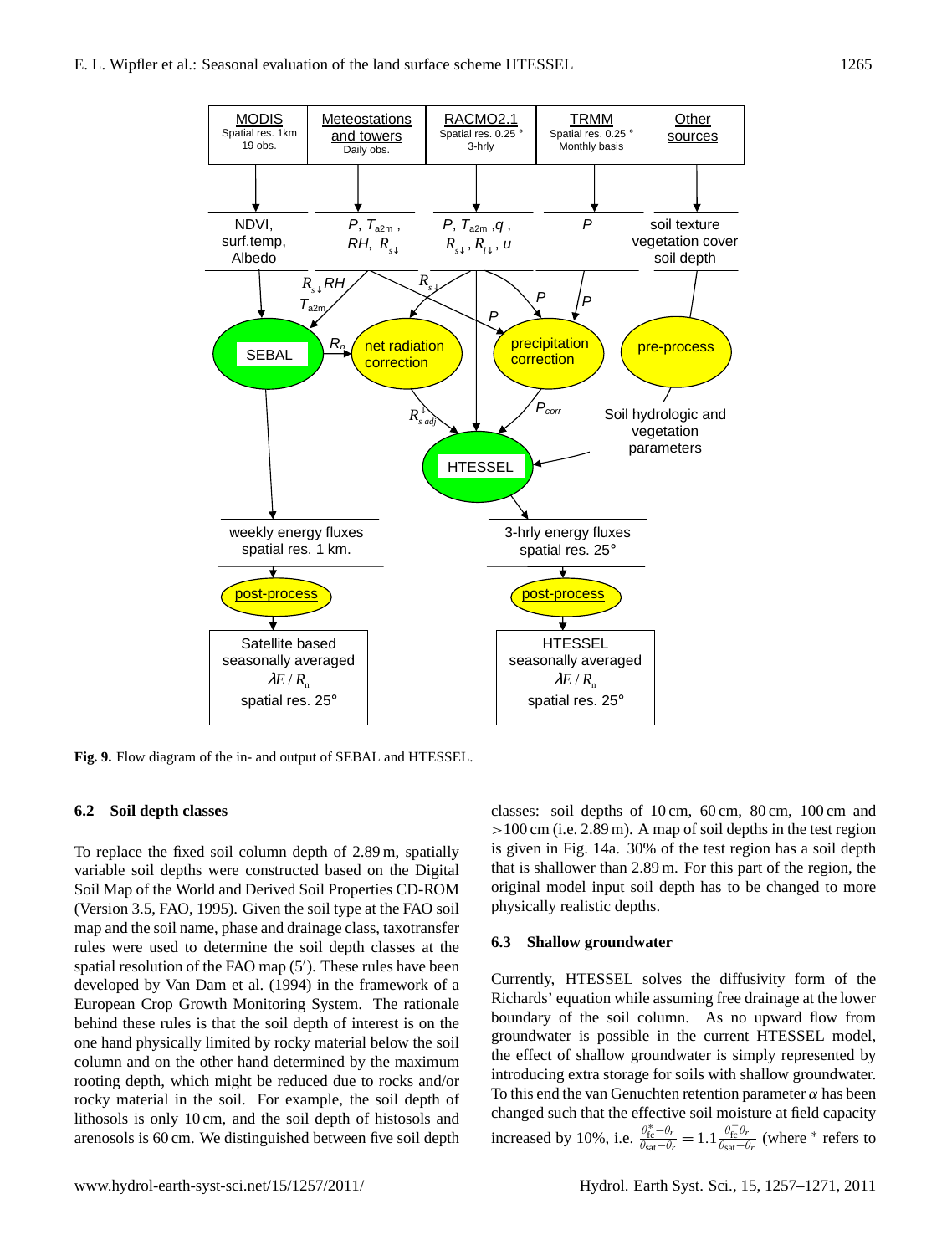

**Fig. 10.** Difference between SEBAL and HTESSEL seasonally averaged evaporative fraction,  $\lambda E/R_{\text{n}}$  as percentage of SEBAL  $\lambda E/R_{\rm n}$  for initial condition Set 1 and 2, respectively.  $\lambda E/R_{\rm n}$  has been derived by using the  $\lambda E$  and  $R_n$  over a 30 week period starting at week 13 and ending at week 43, 2005. The blue cells refer to  $\lambda E/R_n$  overprediction, the red cells to underprediction by the model.

the new updated situation) while retaining free drainage as the imposed bottom boundary condition. The rephrased  $\alpha$  is solved from the expression:

$$
\theta_{\rm fc} = \theta_r + \frac{\theta_{\rm sat} - \theta_r}{\left(1 + \left(\alpha h_{\rm fc}\right)^n\right)^{1 - 1/n}}
$$
\n(10)

where  $\theta_{\text{sat}}$ ,  $\theta_r$  are the soil moisture at full saturation and residual saturation, respectively, *n* and  $\alpha$  are soil specific parameters and  $h_{\text{fc}} = \psi/(\rho_w g)$ . Then:

$$
\alpha^* = h_{\rm fc}^{-1} \left[ \chi \left( 1 + (\alpha h_{\rm fc})^n \right) - 1 \right]^{1/n},\tag{11}
$$

where  $\chi = (1.1)^{-1/(1-1/n)}$ . In fact, the effect of this modification is a decreased relative hydraulic conductivity for a given soil moisture content. To obtain a global map of soils influenced by shallow groundwater, the method proposed by Van Dam et al. (1994) has been applied to FAO soil type data, i.e. Gleysoils, Phaeozems, Fluvisols, Histosols, Gleyic Podsols were labeled as being groundwater affected. Figure 14b shows the affected grid cells in the test region.



**Fig. 11.** HTESSEL seasonally averaged evaporative fraction  $\lambda E/R_n$ values for each grid cell being ranked from low to high values and plotted against ranked SEBAL  $\lambda E/R$ <sub>n</sub>. The SEBAL evaporation is averaged over 30 weeks starting in week 13.

## **6.4 Evaluation of the HTESSEL modifications**

The modified HTESSEL model skills were evaluated in a similar way as the reference HTESSEL model. Atmospheric forcing and initial conditions remained the same. Four cases have been evaluated, and compared with the reference HTESSEL. These cases reflect the modified parameterization of HTESSEL. In Case 1 the water stress function  $f_2$ was revised. In Case 2 a variable soil depth was applied. Case 3 considers the effect of shallow groundwater. Case 4 combines Cases 1, 2 and 3. Additionally, we doubled the number of soil layers from 4 to 8 for all Cases. The number of soil layers did not affect the calculated  $\lambda E/R_{\rm n}$ significantly. Based on the analysis of Metselaar et al. (2006) we expected (slightly) improved performance of the LSS. However, the diffusivity form of the Richards' equation used in HTESSEL appears to be not sensitive to the vertical discretisation. This modification is not discussed as a separate case. The evaluated cases are listed in Table 3.

Statistical properties of the calculated evaporative fractions  $\lambda E/R_n$  are given in Table 4 for each case. Also the correlation coefficients between SEBAL and HTESSEL evaporative fraction are given. In Fig. 15a and b the ranked  $\lambda E/R_{\text{n}}$  are given for SEBAL and the cases considered for initial condition Sets 1 and 2, respectively.

For Case 1, the new water stress function resulted in a mean  $\lambda E/R_n$  and variance that are higher than the reference HTESSEL for Set 1 as well as Set 2. The increase of  $\lambda E/R_{\text{n}}$ , is consistent with the new  $f_2$  function that gives less root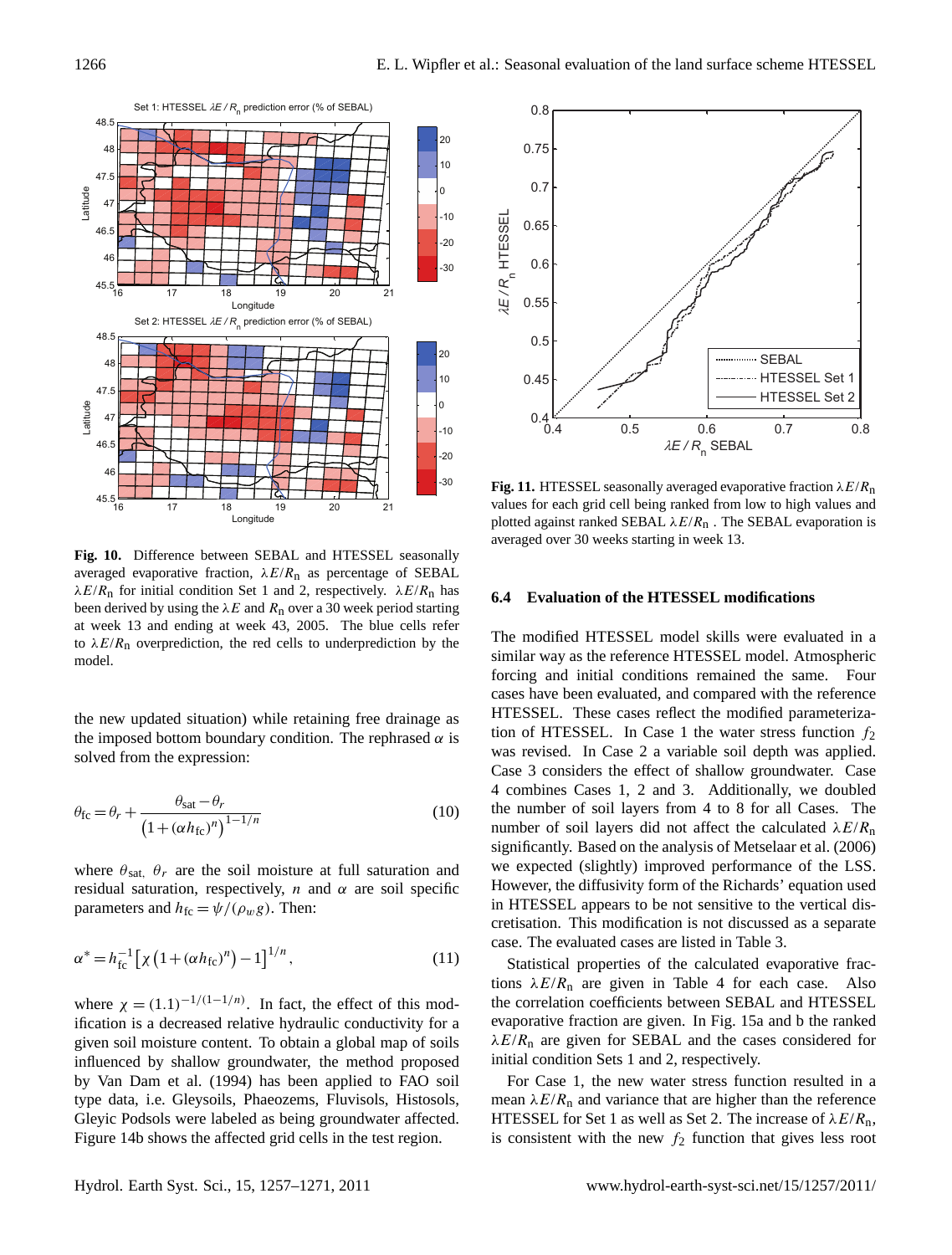

Fig. 12. Seasonal SEBAL and HTESSEL derived E (mm) over a 30 week period starting at week 13 and ending at week 43, 2005 and annual TRMM precipitation  $(P, \, \text{mm})$  over 2005 for each grid cell in the test region. Each symbol represents one grid cell. The dotted line  $E = P$  and SEBAL E are given for reference. Like Fig. 6, the figure shows a correlation between  $P$  and  $E$ , especially for Set 2. For both initial condition sets the transition between precipitation dominated  $E$  and radiation dominated  $E$  is clearly visible.



**Fig. 13.** The functions  $f_2(\theta)$  and  $f_2(\psi)$  as related to soil matric pressure. The hydraulic properties of the soil are:  $k = 0.26 \,\mathrm{e}^{-6} \,\mathrm{(m\,s^{-1})}, \; n = 1.25, \; \alpha = 0.83 \,\mathrm{m}^{-1}, \; \theta_{\text{max}} = 0.43 \; \text{and}$  $\theta_r = 0.01$ .  $f_2(\theta)$  and  $f_2(\psi)$  have been calculated according to Eqs. (3) and (9), respectively.

water uptake reduction for similar  $\psi$  and thus increased evaporation. However, the  $\lambda E/R$ <sub>n</sub> is larger than SEBAL  $\lambda E/R$ <sub>n</sub> and the RMSE is therefore larger than for the reference HTESSEL. The new stress formulation does result in a new equilibrium soil hydrology regime. In order to improve both the dynamic range and the mean evaporative fraction a recalibration of other components affecting the hydrological balance is required, such as the minimum stomatal resistance and the hydraulic conductivity of the soil.



**Fig. 14. (a)** Soil depth classes and **(b)** groundwater affected soils (dark cells) occurring in the test region, as based on FAO soil classification and expected rooting depth being aggregated to the spatial resolution of 0.25°.

For Case 2 the variable soil depth resulted in an decreased mean evaporation and a decreased 10 percentile value compared to the reference HTESSEL. The decreased evaporation is due to decreased moisture storage capacity for soil depths less than 2.89 m, i.e. in shallow soils the soil water is depleted more easily. Although additional spatial soil information is added, it only results in slightly increased variability of the calculated evaporation.

In Case 3 little effect can be observed from the additional storage to account for shallow groundwater as compared to the reference HTESSEL. The statistical properties of Case 3 are similar to that of the reference runs. We may thus conclude that the chosen parameterization does not increase the available water significantly.

For Case 4, the parameterization of the new water stress function and the additional storage due to shallow groundwater (increase of  $\lambda E/R_n$ ) are expected to balance the effect of the variable soil depth (decrease of  $\lambda E/R_n$ ). However, the effect of the new  $f_2$  function appears to dominate the effect of the reduced soil depth. In particular this can be observed for larger  $\lambda E/R$ <sub>n</sub> (see Fig. 15a and b and also the 90th percentiles).

For all cases the correlation between the calculated  $\lambda E/R_n$ and that of SEBAL was less than for the reference case, except for Case 2 and the initial condition Set 1 of Case 1.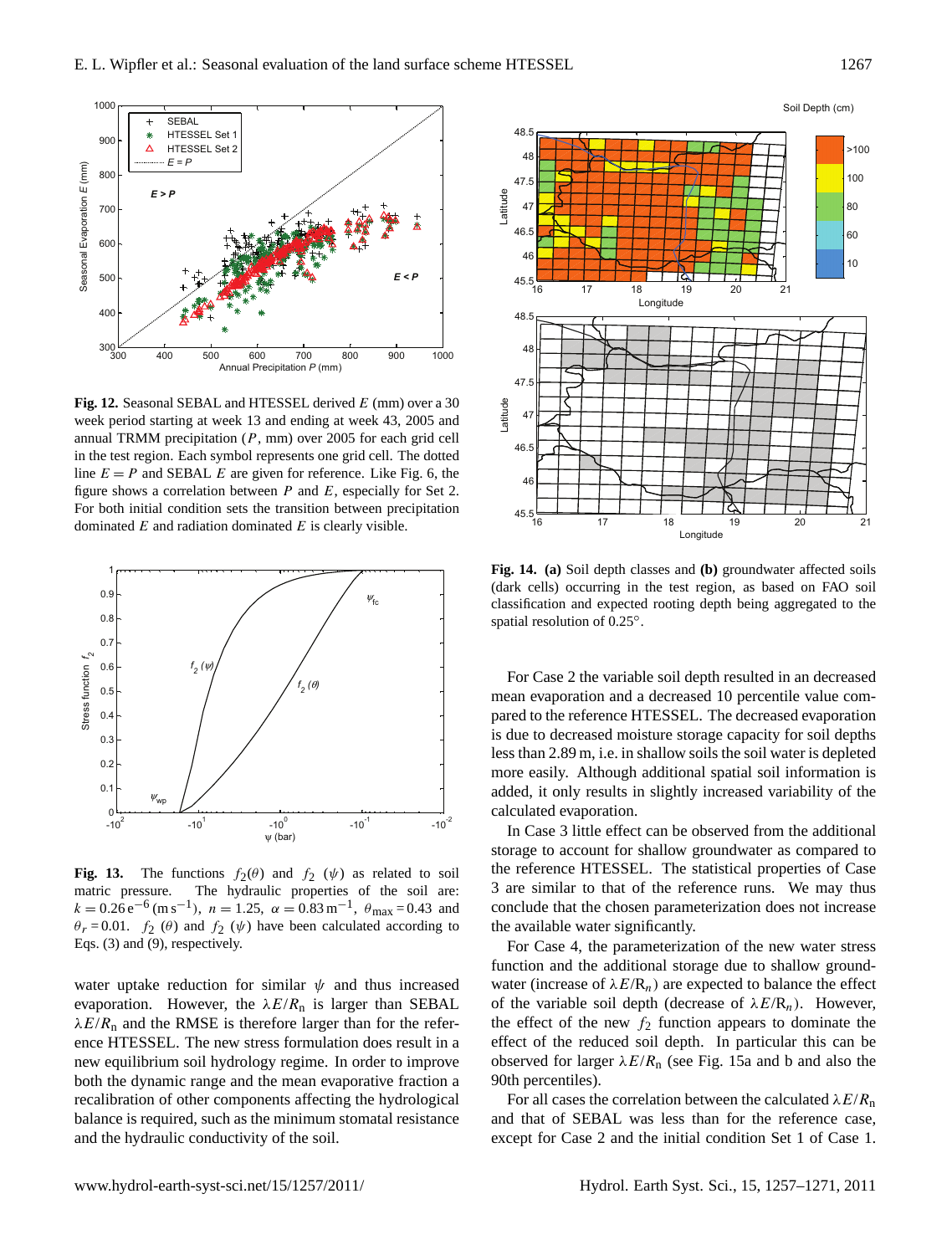**Table 3.** Evaluated combinations of the modifications to HTESSEL. Four configurations (cases) were considered. The differences with respect to the reference HTESSEL is indicated in grey.  $f_2$  dependency refers to the function used to calculate the effect of water stress. Soil depth refers to variable soil depth, groundwater effect refers to the considered effect of shallow groundwater and the number of compartments refers to the vertical discretisation of the soil column in HTESSEL.

| Case                   | Reference |                   |          |                   |          |
|------------------------|-----------|-------------------|----------|-------------------|----------|
| $f_2$ dependency       |           | $\psi$            |          |                   | Ψ        |
| Soil depth             | 2.89 m    | 2.89 <sub>m</sub> | variable | 2.89 <sub>m</sub> | variable |
| Groundwater effect     | no        | no                | no       | yes               | yes      |
| Number of compartments |           |                   |          |                   |          |

**Table 4.** Summary statistics of the evaluated cases.

| Case                                 |      | Reference |      |                |      |      |      |      |      |      |
|--------------------------------------|------|-----------|------|----------------|------|------|------|------|------|------|
| Set                                  |      |           |      | $\overline{2}$ |      | 2    |      |      |      |      |
| Mean $\lambda E/R_{\rm n}$           | 0.62 | 0.62      | 0.7  | 0.69           | 0.60 | 0.60 | 0.62 | 0.63 | 0.67 | 0.66 |
| 10%-ile $\lambda E/R_{\text{n}}$     | 0.53 | 0.54      | 0.58 | 0.58           | 0.51 | 0.51 | 0.53 | 0.54 | 0.55 | 0.54 |
| 90%-ile $\lambda E/R_{\rm n}$        | 0.70 | 0.71      | 0.79 | 0.80           | 0.70 | 0.71 | 0.71 | 0.71 | 0.79 | 0.78 |
| RMSE $\lambda E/R_n$                 | 0.06 | 0.06      | 0.09 | 0.08           | 0.07 | 0.07 | 0.06 | 0.05 | 0.08 | 0.08 |
| Corr. Coeff of $\lambda E/R_{\rm n}$ | 0.58 | 0.69      | 0.48 | 0.64           | 0.64 | 0.70 | 0.56 | 0.68 | 0.54 | 0.66 |

This outcome indicates that the model skill of HTESSEL to reproduce the spatially variable evaporation has not been significantly improved by the modifications.

## **7 General discussion and conclusions**

The primary objective of this study was to assess the model skill of the land surface scheme HTESSEL to reproduce spatial patterns of surface evaporation in response to patterns in precipitation and land surface characteristics, with emphasis on the mean and spatial variability during dry (summer) periods. The secondary goal was to assess the effect of a number of model modifications.

We evaluated HTESSEL based evaporation on MODISsatellite based evaporation for the Transdanubian Region in Hungary over the growing season of 2005 (30 weeks, starting the 26 March). The energy-partitioning algorithm SEBAL has been used to calculate the energy balance terms from satellite observations. The accuracy of the SEBAL latent heat flux density  $\lambda E$  on a seasonal basis is approx. 95%, at the used spatial resolution of 0.25°. For the land surface model, off-line atmospheric forcing variables at a 3-hourly time interval were taken from a hindcast run of the regional climate model RACMO nested in ECMWF operational analysis. In order to match with the satellite-based observations, it was found necessary to rescale downward short-wave radiation  $R<sub>s</sub>$  such that the weekly net radiation SEBAL and HTESSEL were identical in each gridcell. By doing this we eliminated the effect of net radiation as a source of spatial variability in the  $\lambda E/R$ <sub>n</sub> patterns of SEBAL and HTESSEL.

The spatially distributed space borne precipitation was used of TRMM to rescale the forcing from RACMO. The TRMM data was corrected as it appeared to overestimate precipitation as compared to the weather stations.

The evaluation shows that, within the test region and given the available atmospheric forcing, HTESSEL predicts the seasonal energy partitioning of the incoming radiation over latent and sensible heat flux densities reasonably well for the spatial and temporal resolution and the period considered. The statistical properties of the seasonal evaporative fraction  $\lambda E/R_n$  of HTESSEL and SEBAL are of the same magnitude. However, HTESSEL slightly underestimates  $\lambda E/R_{\text{n}}$ , especially for grid cells with low  $\lambda E/R$ <sub>n</sub>. The RSME of HTESSEL is 9% of the mean SEBAL  $\lambda E/R_n$  The correlation coefficient of the calculated evaporative fraction to SEBAL evaporative fraction varies between 0.58 and 0.69, depending on the initial conditions used. For individual gridcells the picture is less positive as the prediction error is up to 30% of the SEBAL  $\lambda E/R_n$ .

The results above are based on an atmospheric forcing of which the accuracy is unknown. Since the effect of net radiation on the spatial pattern is eliminated, especially precipitation P may have a large impact on calculated evaporation  $E$  pattern (see also Fig. 12): a slight change in precipitation may change the calculated evaporative fractions. It is recommended to reevaluate the use of TRMM data as a source of spatially distributed precipitation. In addition, longer evaluation periods are needed to confirm these observations.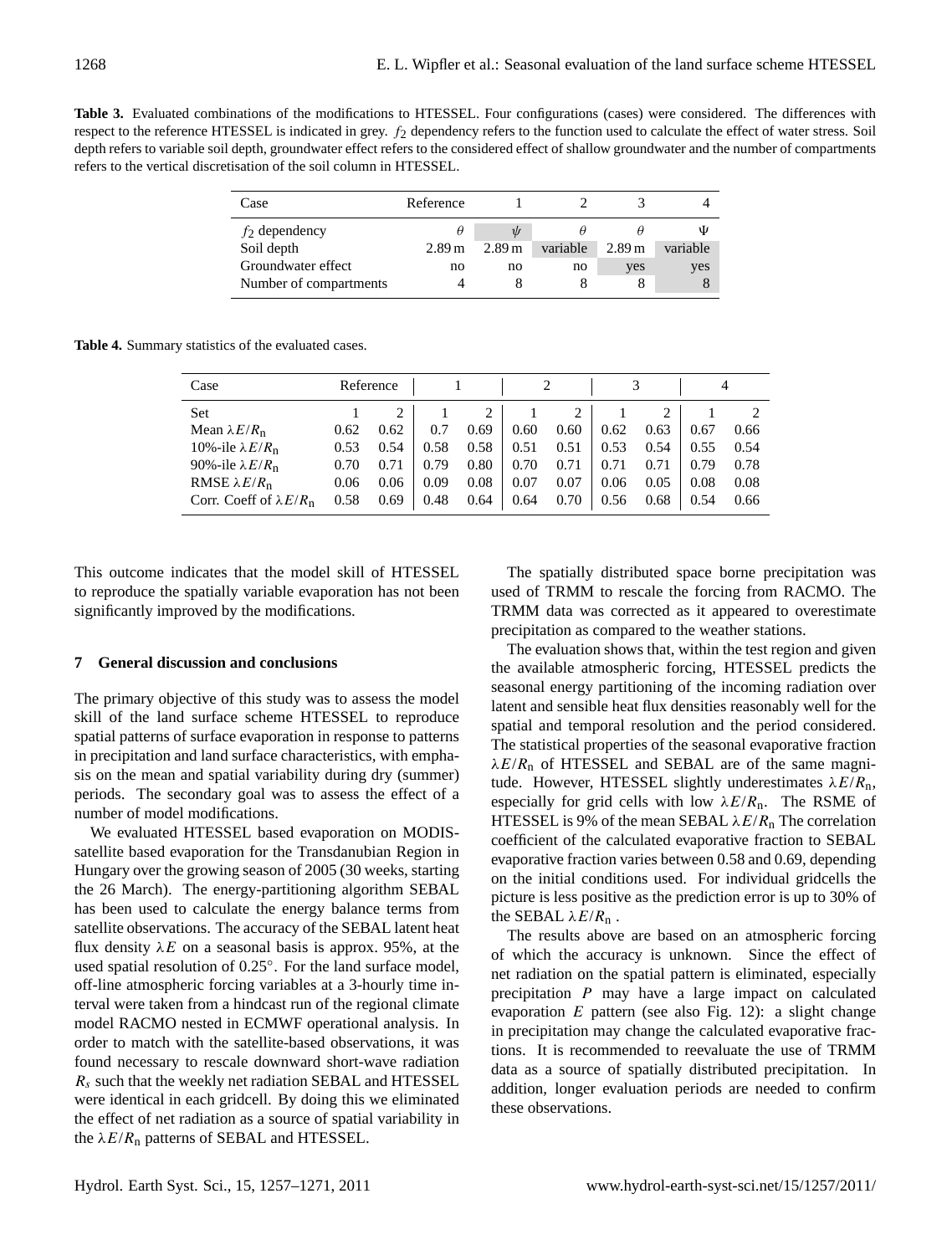

**Fig. 15.** Seasonally averaged ranked SEBAL  $\lambda E/R_n$  plotted against ranked HTESSEL  $\lambda E/R$ <sub>n</sub> for all grid cells in the test region for: **(a)** initial condition Set 1 that refers to an initial soil state variable condition set and **(b)** initial condition Set 2 that refers to equilibrium of state variables over 2005.  $\lambda E/R_n$  has been calculated by using the  $\lambda E$  and  $R_n$  over 30 weeks starting at week 13.

Next to radiation and precipitation, a third source of spatial variability is the initial water in the terrestrial system available for evaporation, i.e soil moisture distribution and snow cover. As these conditions were unknown we used 2 initial condition sets to assess the effect of differences in spatial distribution on the model performance.

These sets differ in the initial conditions of soil water and snow cover taken from a RACMO hindcast run in Set 1

and an equilibrium state over 2005 in Set 2. The use of the two different initial condition sets, resulted in different spatial distributions of  $\lambda E/R_n$ . A closer look shows a great similarity between the spatial pattern of the potential recharge (Fig. 7) and the relative prediction error (accuracy) calculated correlation coefficients between potential recharge and relative prediction error, which are 0.55 and 0.8 for Set 1 and 2, respectively. HTESSEL's ability to predict in areas where  $P - E < 0$  appears to be lower than in areas where  $P - E > 0$ . During drier years than 2005 (which had an annual precipitation anomaly of 40 mm compared to the climatological mean of 612 mm), the prediction error may become larger.

Figure 12 illustrates the importance of representing initial terrestrial water storages correctly for modulating wet and dry meteorological anomalies. The figure shows yearly precipitation  $P$  plotted against seasonal evaporation  $E$  of each individual grid cell.  $E$  of Set 1 has a scattered relationship to P, whereas Set 2 shows a largely linear relationship. Due to the cycling over 2005, the initial state of Set 2 reflects only the signature of the atmospheric forcing over 2005, which is dominated by  $P$  in the region considered. Instead, in Set 1 the initial water stored in the soil and snow pack reflects the signal of longer-term meteorological conditions, which is probably more realistic. In grid cells with low precipitation over 2005, the effect on  $\lambda E/R_n$  may be moderated by the relatively wet soil moisture conditions originating from a previous (winter) period. The overall effect is a more scattered relationship between P en E.

The simulations performed with HTESSEL reveal a relatively low ability of the model to correctly predict  $E$  in areas where  $P - E < 0$ . However, longer evaluation periods are needed to confirm the results and the effect of the uncertainty in the precipitation patterns used needs to be evaluated. Since low precipitation areas coincide with irrigated areas, the underestimation of  $\lambda E/R_n$  in grid cells with  $(P - E)$  < 0 might also point towards enhanced evaporation due to irrigated cropland. HTESSEL does neither incorporate the effect of irrigation, nor the effect of shallow groundwater on the soil water balance. Especially, during periods with high temperatures and low humidity, additional evaporation is expected due to the availability of irrigation and groundwater. It is recommended to further assess the effect of irrigation on the land surface performance as taking into account of irrigation may improve the performance.

Like many other Land Surface Schemes (LSS), HTESSEL does not allow for lateral redistribution of precipitation by surface and subsurface flow. LSSs are now being modified to include lateral flow, groundwater flow and surface water (e.g. Fan et al., 2007; Miguez-Macho et al., 2007). These developments however are still in an experimental stage, which is largely due to difficulties in obtaining the required hydrological data that needs global coverage and a correct resolution. By bridging the gap between hydrological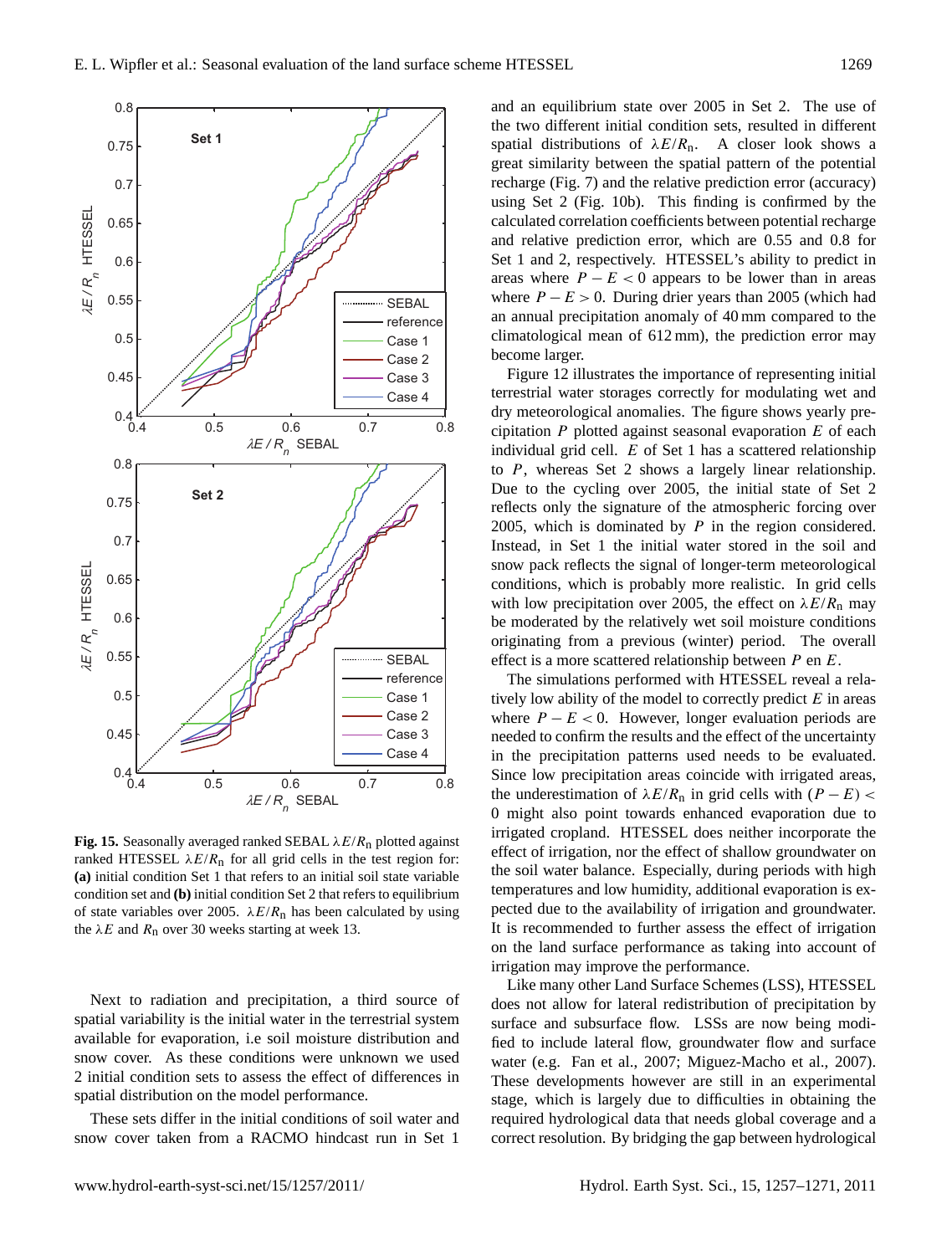and climate models and thus by incorporating lateral flow, including groundwater flow, irrigation and river routing, LSS skills may significantly improve.

Based on earlier sensitivity analysis of soil hydrologic processes (Metselaar et al., 2006) we modified some of the model concepts and we added spatial information on soil depth and groundwater depth to improve the model performance, i.e. (i) revised the parameterization of the reduction of evaporation for dry vegetation, (ii) replaced the fixed soil depth with more realistic and variable soil depths, and (iii) introduced additional water availability due to capillary rise from shallow water tables. These modifications were evaluated again against SEBAL derived  $\lambda E/R_n$  using the same atmospheric forcing and initial conditions. The evaluation did not show to significant performance improvement for both initial condition sets: Modification (i) increased  $\lambda E/R_{\text{n}}$  too much, especially for grid cells in the higher  $\lambda E/R_{\text{n}}$  range. (ii) decreased  $\lambda E/R_{\text{n}}$  (especially in the lower range) and increased the RMSE. The unrealistically large soil thickness in HTESSEL seems to compensate for the strong reduction of root water uptake under dry conditions. At higher spatial resolutions the spatial variability of soil and vegetation characteristics may become more important and hence a more physically based description of soil moisture movement may be warranted. (iii) did not lead to significant changes in  $\lambda E/R$ <sub>n</sub>. For the implementation into the RCM RACMO, a more rigorous parameterization for the groundwater dynamics will be needed to improve the models ability of predicting evaporative fractions in regions affected by shallow groundwater.

The evaluation of the performance of the modified HTESSEL as presented in this paper should be confirmed using a longer evaluation period. In addition, the uncertainty in the precipitation forcing of HTESSEL needs to be assessed.

*Acknowledgements.* The published work was carried out within the Dutch Climate Changes Spatial Planning Program. We thank M. Vazifedoust for the translation of the FAO soil map to maps of soil depth classes and groundwater affected areas.

Edited by: F. Pappenberger

## **References**

- Balsamo, G., Viterbo, P., Beljaars, A., van den Hurk, B., Hirschi, M., Betts, A. K., and Scipal, K.: A revised hydrology for the ECMWF model: Verification from field site to terrestrial water storage and impact in the Integrated Forecast System, J. Hydrometrol., 10, 623–643, 2009.
- Bastiaanssen, W. G. M.: SEBAL-based sensible and latent heat fluxes in the irrigated Gediz Basin, Turkey, J. Hydrol., 229, 87– 100, 2000.
- Bastiaanssen, W. G. M., Menenti, M., Feddes, R. A., and Holtslag, A. A. M.: The Surface Energy Balance for Land (SEBAL): Part 1 formulation, J. Hydrol., 212–213, 198–212, 1998.
- Bastiaanssen, W. G. M., Noordman, E. J. M., Pelgrum, H., Davids, G., Thoreson, B. P., and Allen, R. G.: SEBAL model with remotely sensed data to improve water-resources management under actual field conditions, J. Irrig. Drain. E.-ASCE, 131, 85– 93, 2005.
- Betts, A. K., Ball, J. H., Beljaars, A. C. M., Miller, M. J., and Viterbo, P. A.: The land surface-atmosphere interaction: A review based on observational and global modeling perspectives, J. Geophys. Res., 101, 7209–7225, 1996.
- De Bruin, H. A. R. and Stricker, J. N. M.: Evaporation of grass under non-restricted soil moisture conditions, Hydrolog. Sci. J., 45(3), 391–406, 2000.
- Dümenil, L. and Todini, E.: A rainfall-runoff scheme for use in the Hamburg climate model. Advances in Theoretical Hydrology, a tribute to James Dooge, edited by: O'Kane, P., European Geophysical Soc. Series on Hydrological Sciences 1, Elsevier, Amsterdam, 1992.
- ECMWF: ECMWF Documentation Cycle CY28r1, part 4: Physical processes, Chapt. 7: Surface parameterization. Available via [http://www.ecmwf.int/research/ifsdocs/CY31r1/index.](http://www.ecmwf.int/research/ifsdocs/CY31r1/index.html) [html,](http://www.ecmwf.int/research/ifsdocs/CY31r1/index.html) 2007.
- Fan, Y., Miguez-Macho, G., Weaver, C. P., Walko, R., and Robock, A.: Incorporating water table dynamics in climate modeling : 1. Water table observations and equilibrium water table simulations, J. Geophys. Res., 112, D10125, [doi:10.1029/2006JD008111,](http://dx.doi.org/10.1029/2006JD008111) 2007.
- FAO: Digital soil map of the world and derived soil properties. Version 3.5. Food and Agriculture Organization of the United Nations, Rome, Italy, 1995.
- Fischer, E. M., Seneviratne, S. I., Lüthi, D., and Schär, C.: Contribution of land-atmosphere coupling to recent European summer heat waves, Geophys. Res. Lett., 34, L06707, [doi:10.1029/2006GL029068,](http://dx.doi.org/10.1029/2006GL029068) 2007.
- Foken, T., Wimmer, F., Mauder, M., Thomas, C., and Liebethal, C.: Some aspects of the energy balance closure problem, Atmos. Chem. Phys., 6, 4395–4402, [doi:10.5194/acp-6-4395-2006,](http://dx.doi.org/10.5194/acp-6-4395-2006) 2006.
- Hagemann, S., Machenhauer, B., Jones, R., Christensen, O. B., Déqué, M., Jacob, D., and Vidale, P. L: Evaluation of water and energy budgets in regional climate models applied over Europe, Clim. Dynam., 23, 547–567, 2004.
- Hirschi, M., Seneviratne, S., and Schär, C.: Seasonal variations in terrestrial water storage for major mid-latitude river basins, J. Hydrometrol., 7, 39–60, 2006.
- Jarvis, P. G.: The interpretation of the variations in leaf water potential and stomatal conductance found in canopies in the field. Philosophical transactions of the Royal Society of London series B-Biological Sciences, 273, 593–610, 1976.
- Kroes, J. G., van Dam, J. C., Groenendijk, P., Hendriks, R. F. A., and Jacobs, C. M. J.: SWAP version 3.2. Theory description and user manual. Alterra report 1649. Alterra, Wageningen, 2008.
- Lenderink, G., van den Hurk, B., van Meijgaard, E., van Ulden, A., and Cuijpers, H.: Simulation of present-day climate in RACMO2: First results and model developments, KNMI Tech. Report 252, 24 pp., 2003.
- Masson, V., Champeaux, J.-L., Chauvin, F., Meriquet, C., and Lacaze, R.: A Global database of land surface parameters at 1 km resolution in meteorological and climate models, J. Climate, 16(9), 1261–1282, 2003.